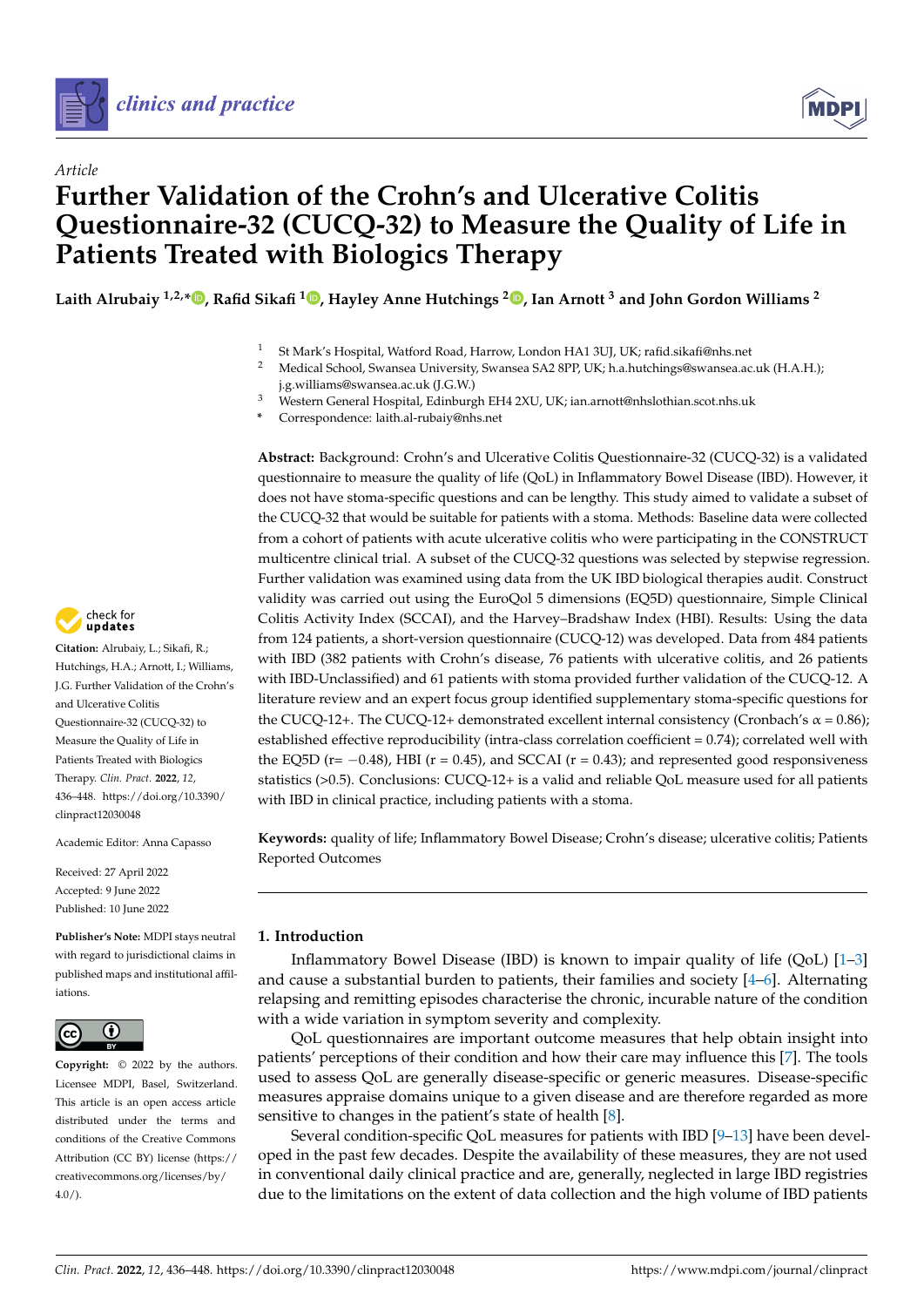looked after in outpatient clinics. Simple-to-use, quick-to-complete, and concise tools could reinforce the routine use of QoL measures in patient care.

In severe cases of IBD, patients may need hospitalisation and, on occasion, surgery resulting in a stoma, which may have a negative impact on QoL [\[14](#page-11-1)[–18\]](#page-11-2). Although generic QoL measures have been used, they are not specific for patients with a stoma [\[14,](#page-11-1)[19,](#page-11-3)[20\]](#page-11-4). Aspects of QoL that are important to patients with a stoma, such as social discomfort and smell, simply have not been included in the current QoL measures [\[21\]](#page-11-5). With the emerging new therapies and surgical techniques, a QoL measure in IBD that includes stoma-specific questions is necessary to compare various stoma types, treatments, and interventions in IBD. Studies on patients with a stoma have used generic QoL questionnaires or cancerrelated QoL questionnaires [\[21](#page-11-5)[–25\]](#page-11-6). It is essential to mention that none of the currently available QoL measures in IBD has specifically included stoma-related items.

The Crohn's and Ulcerative Colitis Quality of Life Questionnaire-32 (CUCQ-32) is a validated tool to assess the QoL of patients with IBD [\[26\]](#page-11-7). However, it contains 32 questions, which some clinicians may perceive to be lengthy for use in routine clinical practice.

This study aimed to derive and validate a shorter version of the CUCQ-32 that encompasses the different presentations and severity of IBD, including patients with a stoma. The questionnaire will have as few items as possible to be completed while maintaining its effectiveness through proven validity and reliability on rigorous psychometric testing [\[27\]](#page-11-8) using data from the UK IBD biological therapies audit.

## **2. Materials and Methods**

## *2.1. Developing a Shorter Version of the CUCQ*

The first phase of this study was to derive a shorter version of the CUCQ-32. Baseline data were collected from a cohort of patients with acute ulcerative colitis who were participating in the CONSTRUCT (Infliximab versus ciclosporin for steroid-resistant acute severe ulcerative colitis) multicentre clinical trial [\[28\]](#page-11-9). Consented patients from 22 hospitals across the UK were asked to complete the Crohn's and Ulcerative Colitis Quality of Life Questionnaire-32 (CUCQ-32).

Stepwise regression was used to identify the best combination and the minimum number of CUCQ-32 questions required to accurately reflect the total CUCQ-32 score [\[29,](#page-11-10)[30\]](#page-11-11).

A literature search was carried out to identify the changes and supplementary questions needed to cover patients with a stoma. An expert focus group of two gastroenterologists, two colorectal surgeons, and two outcome measurement experts guided the process.

Following the reduction of the CUCQ by stepwise regression, we undertook cognitive interviews and piloted the short version of CUCQ-32 on a group of 20 patients (10 patients with Crohn's disease (CD) and 10 with ulcerative colitis (UC)) with the stable disease to ensure stable disease that the shortened questionnaire was clear to patients. A semistructured approach using "think aloud" technique was followed to encourage patients to participate and identify items to be included in the stoma-specific questionnaire. The patients were shown the questionnaires at each session and asked to contribute ideas and preferences about the questions' format, layout and response categories. This was done to ensure the questions addressed all IBD-related issues that are considered necessary by patients and provide feedback regarding the content of the shortened CUCQ and its stoma-specific supplementary questions.

## *2.2. Validation of the Short Version of CUCQ*

We used the short version of CUCQ to collect data from patients who received biological therapy for their IBD treatment as part of the UK IBD biological therapies audit. All hospitals from across the UK were invited to participate. The study included patients with diagnosed IBD, ulcerative colitis (UC), Crohn's disease (CD), and IBD-type unspecified (IBD-U). Patients of all ages were included.

Patients were asked to complete the short CUCQ questionnaire and the EuroQol 5 Dimensions (EQ5D) generic QoL measure [\[20\]](#page-11-4). The treating IBD specialists were asked to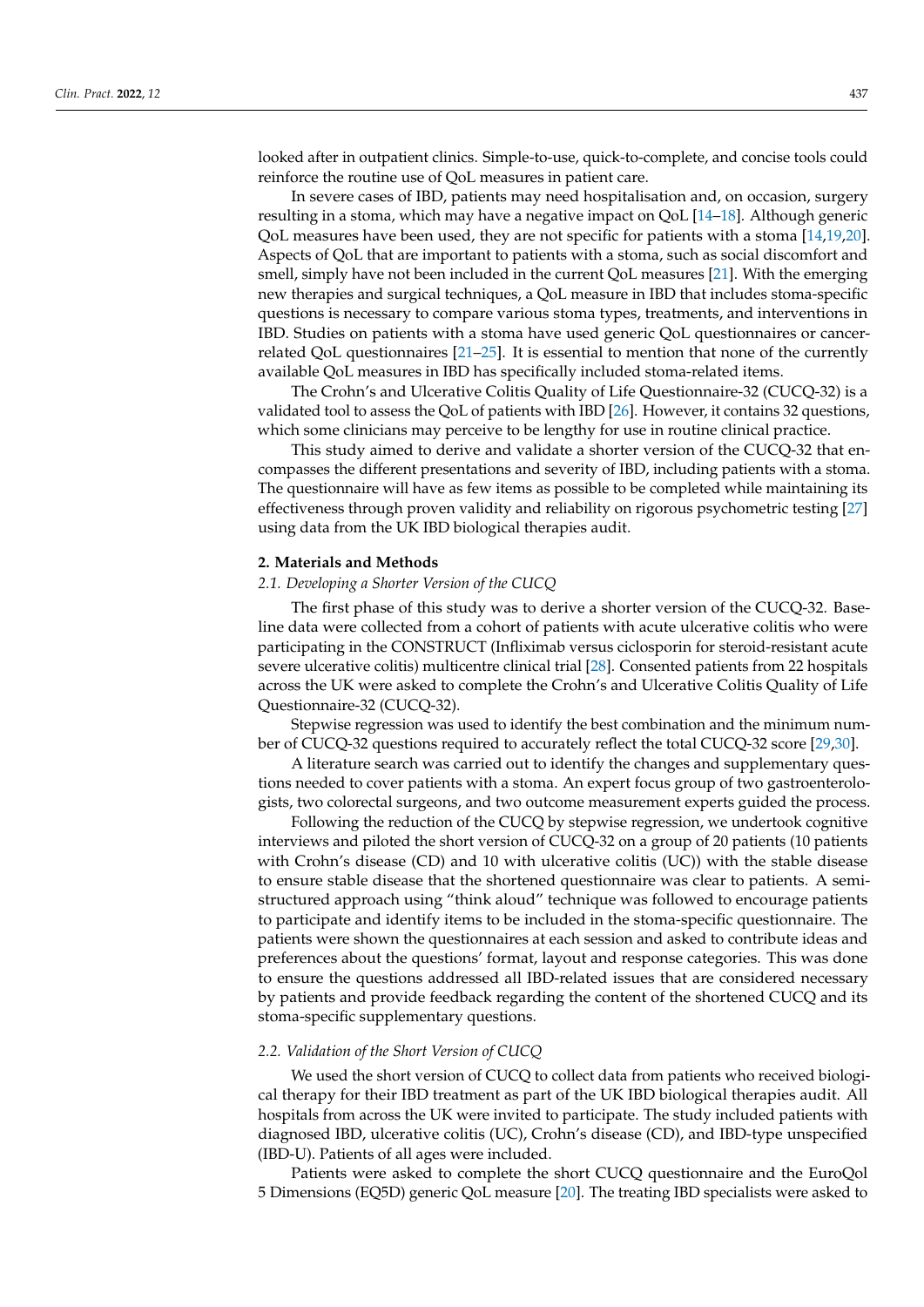fill in a simultaneous assessment of the patient's current disease activity, using the Harvey– Bradshaw Index (HBI) for CD [\[31\]](#page-11-12) and Simple Clinical Colitis Activity Index (SCCAI) for UC [\[32\]](#page-11-13). Each patient was asked to rate their bowel condition on a scale of 0 to 100 (0 being the worst possible and 100 being the best possible bowel condition). A sub-sample of patients who returned to the clinic for a follow-up appointment was asked to complete the same questionnaires a second time.

## *2.3. Psychometric Analysis*

We applied the Statistical Package for Social Sciences (SPSS) version 22 to perform the necessary psychometric testing:

Stepwise regression: We used stepwise regression to derive the shorter version of CUCQ by identifying the combination of questions that best predicted the total score of CUCQ [\[29](#page-11-10)[,30\]](#page-11-11).

Assessing internal consistency: Cronbach's α was used to evaluate the internal consistency of the short CUCQ. In order to achieve a satisfactory consistency, Cronbach's  $\alpha$ must surpass 0.7 [\[33\]](#page-11-14). We eliminated specific questions if their correlation to the total score (item–total correlation) was below 0.2 [\[27](#page-11-8)[,33\]](#page-11-14) or over 80% of responses were similar (maximum response ratio), due to the low sensitivity of these questions in differentiating between the severity of symptoms [\[27,](#page-11-8)[33\]](#page-11-14).

Assessing validity: We used one generic QoL measure EuroQol 5 dimensions (which has two components: the 5-item descriptive (EQ5D) and a visual analogue scale (VAS)) as well as two IBD specific tools (SCCAI and HBI) to evaluate the effectiveness of the short CUCQ. To ensure the short CUCQ is an accurate measure of the impact of IBD on a patient's health, it would need to show a positive correlation (r > 0.4) with QoL measures and disease severity [\[33](#page-11-14)[,34\]](#page-11-15).

Assessing reproducibility (intra-class correlation): We assessed the reproducibility of the short CUCQ by analysis of a retest questionnaire to a subgroup of patients who came for a follow-up visit after the first completed the short CUCQ questionnaire. In the follow-up questionnaires, we asked patients an anchor question asking about their IBD condition and symptoms on a 100-point scale. To check consistency between the two sets of responses, only patients who reported no change in their bowel condition on the 100-point scale (a change less than 10 points) compared to their first visit were included in the reproducibility analysis. We applied the intra-class correlation coefficient to evaluate the reproducibility of scores for these stable patients [\[35\]](#page-11-16). An intra-class correlation between the two sets of questionnaires should surpass 0.70 to reach adequate reproducibility [\[36\]](#page-11-17).

Assessing responsiveness: We analysed responsiveness in retested patients that revealed a change in their bowel condition on the 100-point scale. We calculated three common responsiveness statistics: effect size, standardised response mean (SRM), and the responsiveness ratio (RR) [\[35\]](#page-11-16). The acceptable value for responsiveness ratio is 0.5 or 50% [\[27](#page-11-8)[–29\]](#page-11-10). The responsiveness ratio (RR) is the ratio of the mean change in score of patients with improvement or deterioration at the baseline and second assessments to the standard deviation (SD) of scores of the stable group at baseline [\[35](#page-11-16)[,37,](#page-11-18)[38\]](#page-11-19). Effect size (ES) is calculated as the mean change in score of patients with improvement or deterioration at the baseline and second assessments divided by the standard deviation of scores at baseline (of the group that had a change in the health status). The standardised response mean (SRM) is calculated by dividing the mean change in scores of patients with improvement or deterioration at the baseline and second assessments by the standard deviation of the differences in scores between the two visits [\[25\]](#page-11-6). The SRM differs from ES because the denominator is the SD of change in scores (rather than baseline scores). The effect size value of 0.2 is considered small, 0.5 is medium, and  $\geq$ 0.8 is large [\[27\]](#page-11-8).

Defining the minimally important change (MIC): We used the difference in patients' rating of their bowel condition change in the second visit as an anchor to calculate the MIC. The MIC was the mean change of the scores of patients who reported a difference of less than 10% in their bowel condition on the 100-point scale.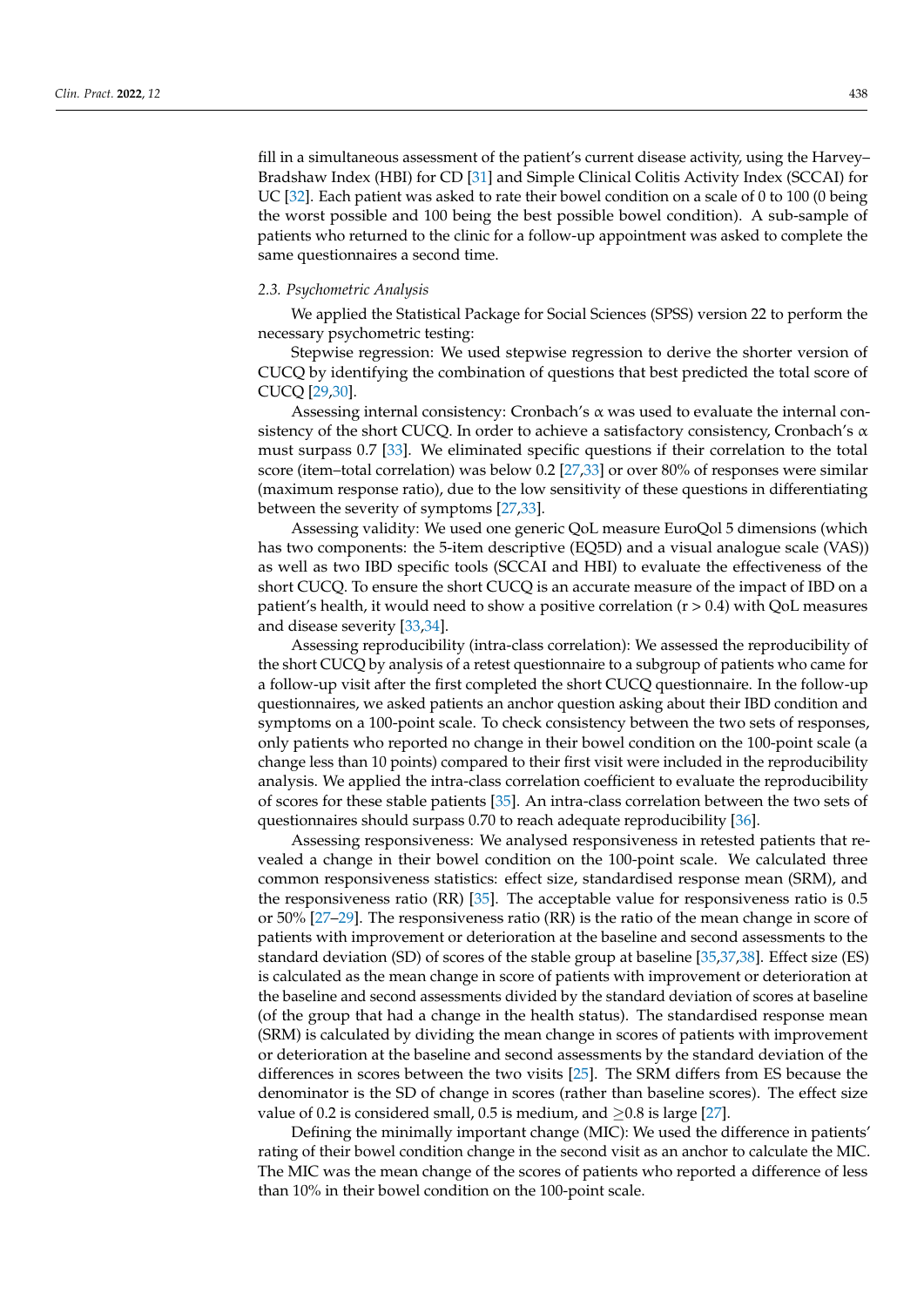## **3. Results**

## *3.1. Development of the Short CUCQ*

We carried out stepwise regression using the data from 124 patients with ulcerative colitis (UC) who participated in the CONSTRUCT multicentre clinical trial [\[17\]](#page-11-20) between May and December 2010. Stepwise regression of the 32 questions of CUCQ-32 identified 12 questions that together accounted for 95% of the variance in the total CUCQ-32 scores between patients. The shorter version of CUCQ-32 was called the Crohn's and Ulcerative Colitis Quality of life questionnaire-12 (CUCQ-12) (Table [1](#page-4-0) and Appendix [A\)](#page-9-0). The pilot study on 10 patients with stable IBD aged 30–55 y demonstrated clarity of the questions to patients.

| Rank          | Questions Ranked by Percentage of Variance<br>in the Total Score That They Explain |                                          | The Cumulative Percentage<br>of Variance Explained |  |
|---------------|------------------------------------------------------------------------------------|------------------------------------------|----------------------------------------------------|--|
| CUCQ-32 items |                                                                                    |                                          |                                                    |  |
|               | 1.                                                                                 | Unable to sleep well                     | 45.9                                               |  |
|               | 2.                                                                                 | Felt tired                               | 65.9                                               |  |
|               | 3.                                                                                 | Felt off food                            | 74.0                                               |  |
|               | 4.                                                                                 | Had to rush to toilet                    | 80.8                                               |  |
|               | 5.                                                                                 | Bloated abdomen                          | 84.9                                               |  |
|               | 6.                                                                                 | Toilet immediately after emptying bowel  | 88.5                                               |  |
|               | 7.                                                                                 | Noticed blood in stools                  | 90.4                                               |  |
|               | 8.                                                                                 | Felt generally unwell                    | 91.7                                               |  |
|               | 9.                                                                                 | Bowels opened accidentally               | 93.0                                               |  |
|               | 10.                                                                                | Toilet to empty bowel after going to bed | 93.9                                               |  |
|               | 11.                                                                                | Problem with wind                        | 94.8                                               |  |
|               | 12.                                                                                | Pain in abdomen                          | 95.4                                               |  |
|               | 13.                                                                                | Bowel condition affected leisure         | 96.2                                               |  |
|               | 14.                                                                                | Irritable                                | 96.8                                               |  |
|               | 15.                                                                                | Full of energy (reverse coded)           | 97.4                                               |  |
|               | 16.                                                                                | Runny bowel movement                     | 97.8                                               |  |
|               | 17.                                                                                | Felt sick                                | 98.5                                               |  |
|               | 18.                                                                                | Felt frustrated                          | 98.8                                               |  |
|               | 19.                                                                                | Opened bowels > 3 times a day            | 99.0                                               |  |
|               | 20.                                                                                | Felt worried                             | 99.2                                               |  |
|               | 21.                                                                                | Avoid events with no toilet at hand      | 99.5                                               |  |
|               | 22.                                                                                | Felt depressed                           | 99.6                                               |  |
|               | 23.                                                                                | Sex life affected                        | 99.7                                               |  |
|               | 24.                                                                                | Feeling happy (reverse coded)            | 99.8                                               |  |
|               | 25.                                                                                | Felt embarrassed by bowel problem        | 99.8                                               |  |
|               | 26.                                                                                | Prevented from going out socially        | 99.9                                               |  |
|               | 27.                                                                                | Felt angry                               | 99.9                                               |  |
|               | 28.                                                                                | Felt the need to keep close to a toilet  | 99.9                                               |  |
|               | 29.                                                                                | Felt upset                               | 100.0                                              |  |

**Table 1.** The 32 items of the CUCQ-32 and stoma extension.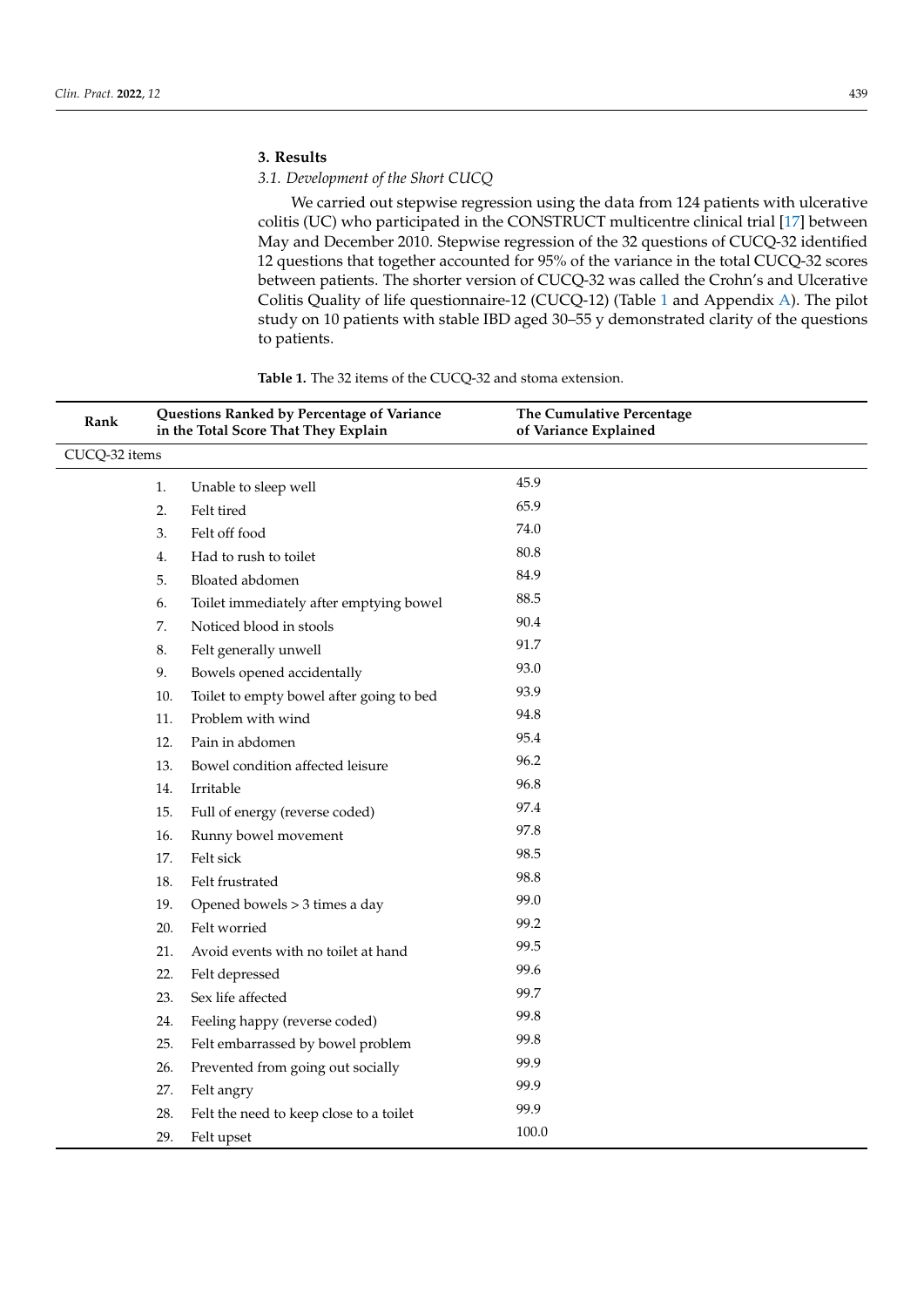| Rank                      | Questions Ranked by Percentage of Variance<br>in the Total Score That They Explain |                                    | The Cumulative Percentage<br>of Variance Explained |  |
|---------------------------|------------------------------------------------------------------------------------|------------------------------------|----------------------------------------------------|--|
|                           | 30.                                                                                | Felt lack of sympathy from others  | 100.0                                              |  |
|                           | 31.                                                                                | Prevented from normal activities   | 100.0                                              |  |
|                           | 32.                                                                                | Felt relaxed (reverse coded)       | 100.0                                              |  |
| Stoma supplementary items |                                                                                    |                                    |                                                    |  |
|                           | 1.                                                                                 | Feeling less attractive            | 74.7                                               |  |
|                           | 2.                                                                                 | Problems with stoma care           | 84.3                                               |  |
|                           | 3.                                                                                 | Afraid others may hear about stoma | 91.7                                               |  |
|                           | 4.                                                                                 | Feeling less feminine or masculine | 93.8                                               |  |
|                           | 5.                                                                                 | Embarrassed                        | 95.6                                               |  |
|                           | 6.                                                                                 | Worried about leakage              | 97.2                                               |  |
|                           | 7.                                                                                 | Worried of smell                   | 98.2                                               |  |
|                           | 8.                                                                                 | Dissatisfied with body             | 99.0                                               |  |
|                           | 9.                                                                                 | Skin irritation                    | 99.7                                               |  |
|                           | 10.                                                                                | Feeling less complete              | 100.0                                              |  |

<span id="page-4-0"></span>**Table 1.** *Cont.*

The CUCQ-12 questions addressed the following 12 dimensions: sleep, appetite, energy level, urgency, bloatedness, incomplete emptying of bowels, blood in stool, generally unwell, faecal incontinence, nocturnal diarrhoea, passing flatus, and abdominal pain. The total CUCQ-12 score ranged from 0 (best) to 168 (poor), with each question scored between 0 (best) and 14 (poor). These numbers correspond to the number of days affected by a parameter in a fortnight.

To include patients with a stoma, the literature review and the expert focus group identified 10 supplementary questions that were added to the CUCQ-12. These questions (Table [1\)](#page-4-0) covered body and sexual image, stoma function, and skin irritation. The CUCQ-12 questionnaire was called the Crohn's and Ulcerative Colitis Quality of Life Questionnaire-12 plus (CUCQ-12+).

No additional questions were recommended as a result of the pilot study. The mean completion time for CUCQ-12 was 5 min  $(\pm 3 \text{ min})$ .

## *3.2. Validation of the CUCQ-12+*

A total of 507 patients from 181 hospital sites completed the CUCQ-12 questionnaires as part of the UK IBD biological therapies audit between September 2011 and February 2014. We set a cut-off of 9 questions (75%) for the inclusion of individual responses. The data from 23 patients who answered less than 9 questions were excluded from the study. Missing data were replaced by means of the remaining questions scores for each patient. The data from the remaining 484 patients (382 CD, 76 UC, and 26 IBD-U) were analysed. None of the questions were mainly not answered. The spectrum of disease severity and the characteristics of the patients' sample at baseline are summarised in Tables [2](#page-5-0) and [3.](#page-5-1)

**Table 2.** The characteristics of the patients in stage 2 who completed the baseline CUCQ-12 \*.

| Variable                    | <b>Crohn's Disease</b> | Ulcerative Colitis IBDU |     |
|-----------------------------|------------------------|-------------------------|-----|
| Number of cases $(n = 484)$ | 382                    | 76                      | 26  |
| Age                         |                        |                         |     |
| < 18                        | ۰,                     |                         |     |
| $18 - 39$                   | 202                    |                         | ל 1 |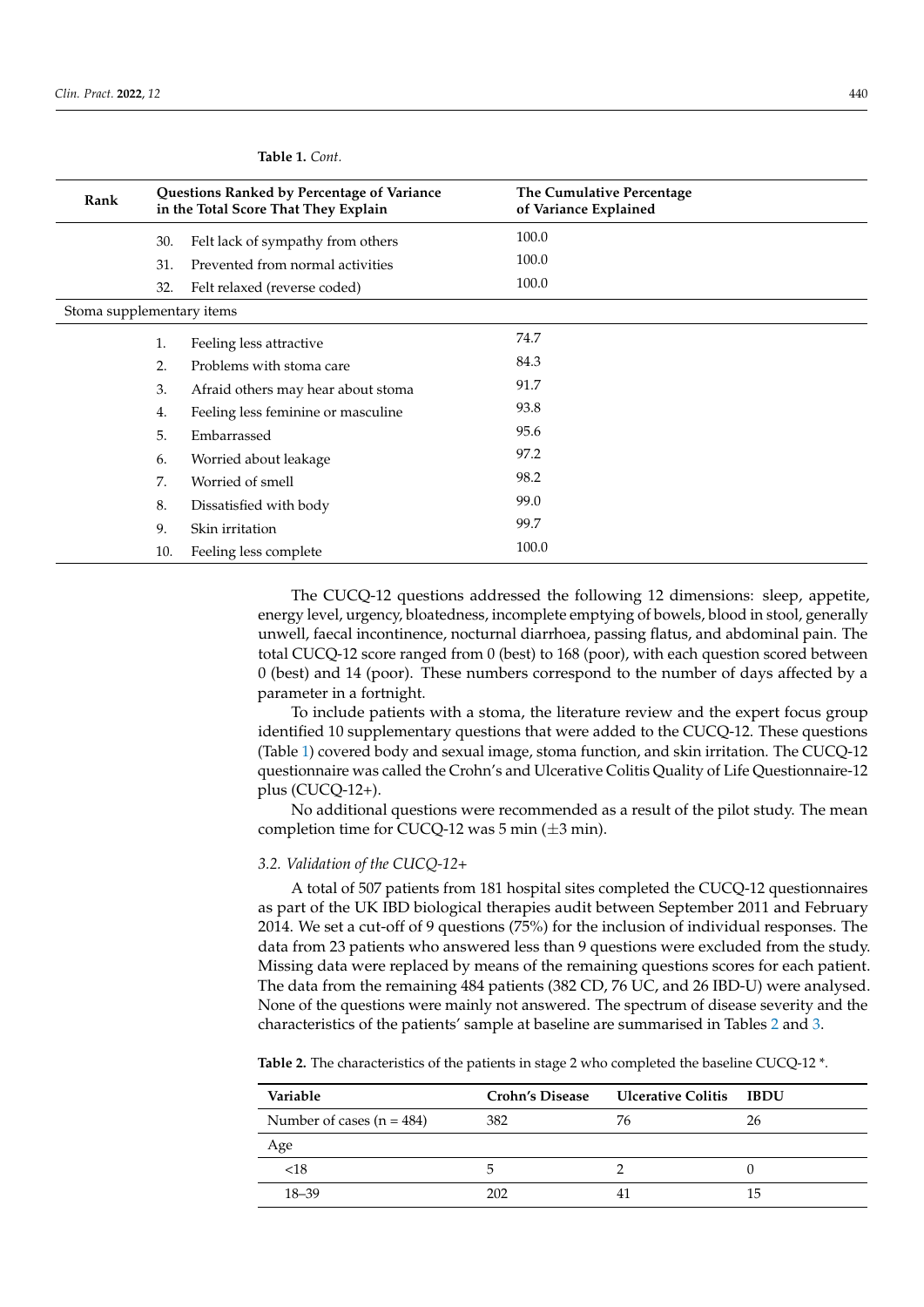| Variable                                   | <b>Crohn's Disease</b> | <b>Ulcerative Colitis</b> | <b>IBDU</b>    |  |  |
|--------------------------------------------|------------------------|---------------------------|----------------|--|--|
| $40 - 65$                                  | 141                    | 31                        | 7              |  |  |
| >65                                        | 34                     | $\overline{2}$            | $\overline{4}$ |  |  |
| Gender                                     |                        |                           |                |  |  |
| Male $(\%)$                                | 160 (42%)              | 41 (54%)                  | 14 (54%)       |  |  |
| Female (%)                                 | 222 (58%)              | 35 (46%)                  | 12(66%)        |  |  |
| Non IBD co-morbidities                     | 27                     | $\overline{2}$            | $\mathbf{0}$   |  |  |
| Smoking<br>Current                         | 82                     | 5                         | $\overline{2}$ |  |  |
| Never                                      | 171                    | 46                        | 16             |  |  |
| Ex-smoker                                  | 129                    | 25                        | 8              |  |  |
| Generic QoL                                |                        |                           |                |  |  |
| EQ5D utility score                         | 0.65(0.31)             | 0.69(0.25)                | 0.63(0.27)     |  |  |
| EQ5D VAS                                   | 48.26 (28.55)          | 42.03 (30.24)             | 45.68 (27.56)  |  |  |
| Had a postgraduate degree or qualification |                        |                           |                |  |  |
| Yes                                        | 104                    | 28                        | 12             |  |  |
| No                                         | 278                    | 48                        | 14             |  |  |
| Disease severity                           |                        |                           |                |  |  |
| <b>HBI</b>                                 | 5.19 (4.86)            |                           |                |  |  |
| <b>SCCAI</b>                               |                        | 4.88 (4.02)               | 4.92 (3.97)    |  |  |

<span id="page-5-0"></span>**Table 2.** *Cont.*

\* Categorical data are presented as numbers (percentages). Continuous data are presented as means (standard deviation). EQ5D: EuroQol 5 dimensions (EQ5D) questionnaire. VAS: Visual Analogue Scale. HBI: Harvey– Bradshaw Index. SCCAI: Simple Clinical Colitis Activity Index.

<span id="page-5-1"></span>**Table 3.** The clinical classifications of patients with IBD according to the Montreal classification (50).

|                                | CD  | <b>UC</b> | <b>IBD-U</b> |
|--------------------------------|-----|-----------|--------------|
| Colitis                        |     |           |              |
| Proctitis                      |     | 5         | 2            |
| Left-sided (distal) colitis    |     | 41        | 14           |
| Extensive (pancolitis)         |     | 30        | 10           |
| Crohn's disease<br>1. Location |     |           |              |
| <b>Ileal</b>                   | 96  |           |              |
| Colonic                        | 117 |           |              |
| Ileocolonic                    | 80  |           |              |
| No location was specified      | 89  |           |              |
| CD Perianal                    | 67  |           |              |
| 2. Behaviour                   |     |           |              |
| Fistulating                    | 73  |           |              |
| Inflammatory                   | 255 |           |              |
| Stricturing                    | 55  |           |              |

CD: Crohn's Disease, UC: Ulcerative Colitis, IBD-U: Inflammatory Bowel Disease Unclassified.

The homogeneity of CUCQ-12 was excellent, with Cronbach's  $\alpha$  equal to 0.864. The correlations of each of the 12 items with the total score exceeded 0.2 (Table [4\)](#page-6-0). Reassur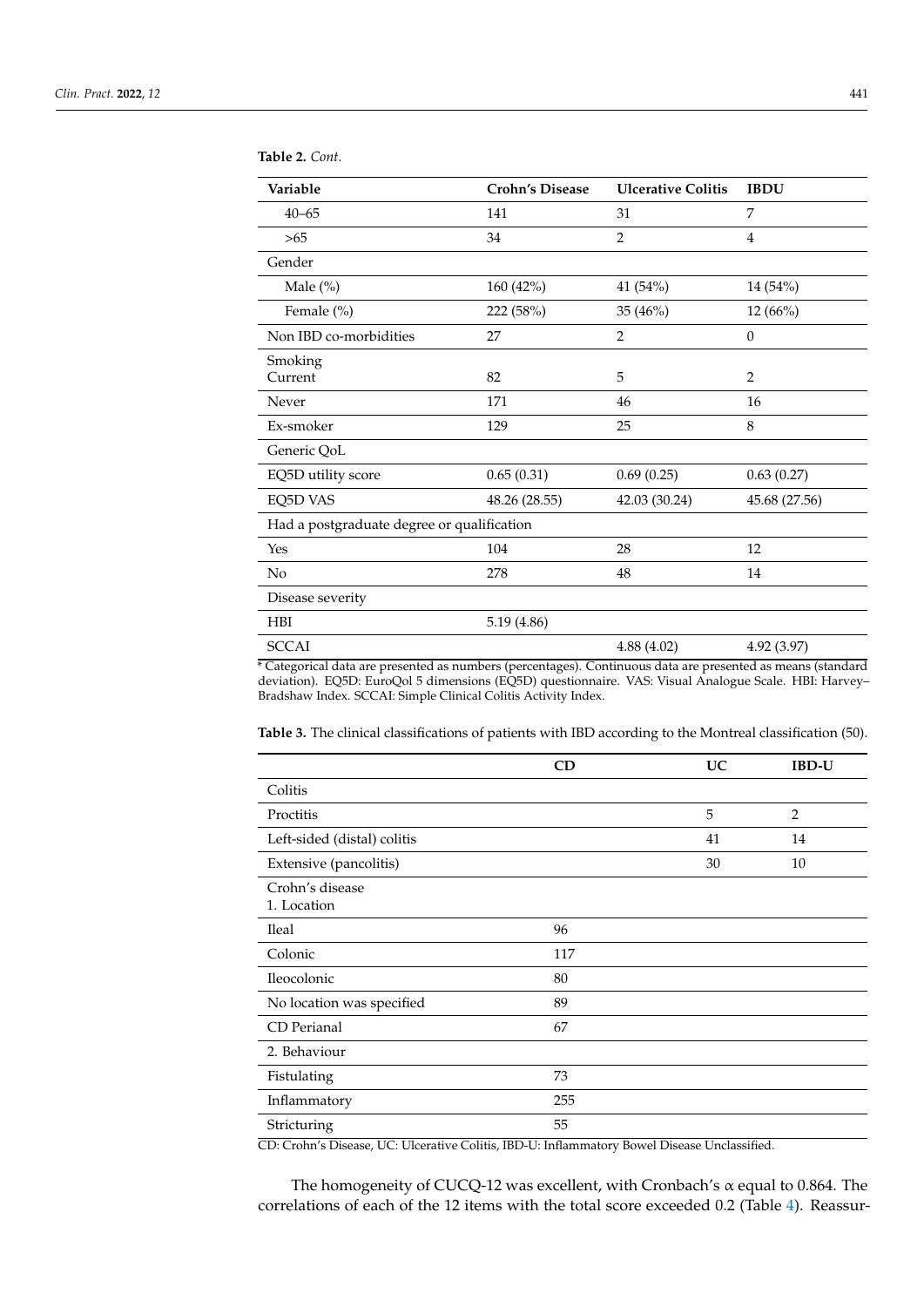ingly, none of these correlations was greater than 0.8, showing that all items added extra information. In addition, no single response was chosen by more than 80% of patients, showing that all items achieved some discrimination. Using the 15% recommended value for the percentage of patients who scored the highest or the lowest scores [\[26\]](#page-11-7), there were no ceiling or flooring effects in the CUCQ-12.

<span id="page-6-0"></span>**Table 4.** Item total correlations for all the 12 items in CUCQ-12+.

| Questions |                                                                                                                                                     | <b>Item-Total Correlations</b> |  |  |  |  |
|-----------|-----------------------------------------------------------------------------------------------------------------------------------------------------|--------------------------------|--|--|--|--|
| 1.        | On how many days over the last two weeks have you felt<br>generally unwell?                                                                         | 0.79                           |  |  |  |  |
| 2.        | On how many days over the last two weeks have you had to<br>rush to the toilet?                                                                     | 0.76                           |  |  |  |  |
| 3.        | On how many nights in the last two weeks have you had to get<br>up to use the toilet because of your bowel condition after you<br>have gone to bed? | 0.67                           |  |  |  |  |
| 4.        | On how many days over the last two weeks have you felt tired?                                                                                       | 0.70                           |  |  |  |  |
| 5.        | On how many days over the last two weeks have you wanted<br>to go back to the toilet immediately after you thought you had<br>emptied your bowels?  | 0.75                           |  |  |  |  |
| 6.        | On how many days over the last two weeks have you felt pain<br>in your abdomen?                                                                     | 0.74                           |  |  |  |  |
| 7.        | On how many days over the last two weeks has your abdomen<br>felt bloated?                                                                          | 0.67                           |  |  |  |  |
| 8.        | On how many nights over the last two weeks have you been<br>unable to sleep well (days if you are a shift worker)?                                  | 0.69                           |  |  |  |  |
| 9.        | On how many days in the last two weeks have you noticed<br>blood in your stools?                                                                    | 0.50                           |  |  |  |  |
| 10.       | On how many days over the last two weeks have you felt off<br>your food?                                                                            | 0.59                           |  |  |  |  |
| 11.       | On how many days over the last two weeks, have you had a<br>problem with large amounts of wind?                                                     | 0.60                           |  |  |  |  |
| 12.       | On how many days over the last two weeks have your bowels<br>opened accidentally?                                                                   | 0.52                           |  |  |  |  |
|           | Stoma supplementary questions                                                                                                                       |                                |  |  |  |  |
| 1.        | In the last two weeks have you felt less attractive as a result of<br>your stoma?                                                                   | 0.80                           |  |  |  |  |
| 2.        | On how many days over the last two weeks have you had<br>problems with care for your stoma?                                                         | 0.34                           |  |  |  |  |
| 3.        | On how many days over the last two weeks have you been<br>afraid that other people might hear about your stoma?                                     | 0.64                           |  |  |  |  |
| 4.        | In the last two weeks, have you felt less feminine/masculine as<br>a result of your stoma?                                                          | 0.74                           |  |  |  |  |
| 5.        | In the last two weeks, have you felt embarrassed because of<br>your stoma?                                                                          | 0.80                           |  |  |  |  |

CUCQ-12 had significant ( $p < 0.05$ ) and demonstrated good correlations with generic QoL measures EQ5D (r = −0.48) and VAS (−0.39). Correlation was also good at disease-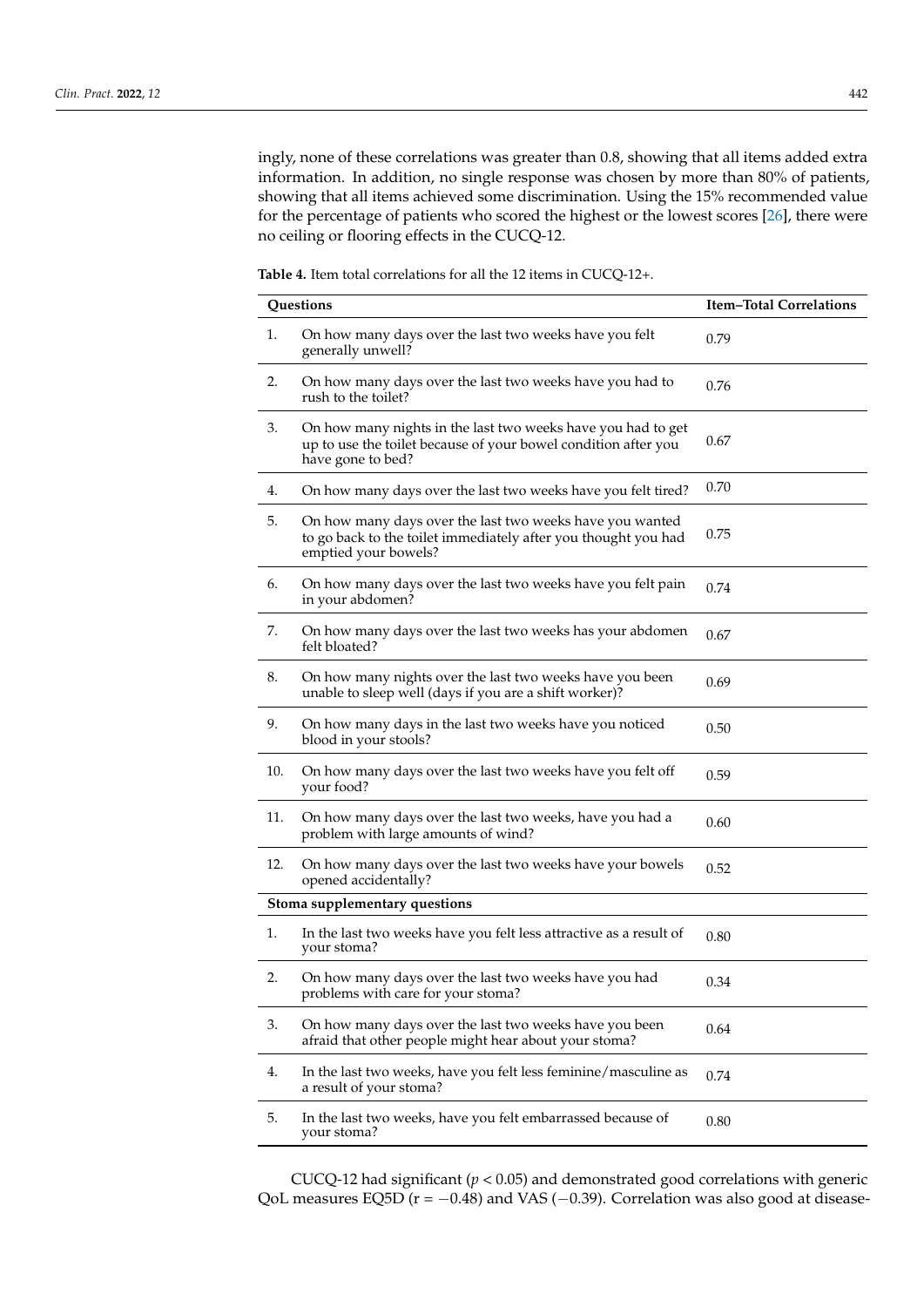specific levels ( $r = 0.51$  in CD,  $r = 0.56$  in UC) but was slightly low in IBD-U ( $r = 0.303$ ) with  $p = 0.151$ . Correlation with disease severity indices were also good with HBI ( $r = 0.45$ ) and SCCAI ( $r = 0.43$ ) (Table [5\)](#page-7-0).

<span id="page-7-0"></span>**Table 5.** Pearson correlation coefficient between CUCQ-12 and with other measures.

| Correlation of CUCO-8 with | <b>All Patients</b> | Patients with CD | Patients with UC |
|----------------------------|---------------------|------------------|------------------|
| <b>HBI</b>                 |                     | $0.45*$          |                  |
| <b>SCCAL</b>               |                     |                  | $0.43*$          |
| EO5D                       | $-0.48*$            | $-0.51*$         | $-0.50*$         |
| VAS                        | $-0.36*$            | $-0.37*$         | $-0.23*$         |

\* *p* value < 0.005. Negative coefficients show that generic measures increase while disease-specific decrease. CD: Crohn's Disease, UC: Ulcerative Colitis, EQ5D: EuroQol 5 dimensions (EQ5D) questionnaire, VAS: Visual Analogue Scale HBI: Harvey-Bradshaw Index SCCAI: Simple Clinical Colitis Activity Index.

A total of 61 patients (60 with CD and 1 with UC) had a stoma and completed the CUCQ-12+. The internal consistency of the supplementary stoma questions was excellent (Cronbach's  $\alpha$  = 0.84). None of the items correlated more than 0.8 or a single response of more than 80%. The supplementary stoma questions moderately correlated with the rest of the CUCQ-12 questions (r = 0.59, *p* < 0.05). However, we noted a positive but poor correlation of the stoma questions with the generic QoL measures, with EQ5D ( $r = 0.03$ ) and VAS ( $r = 0.19$ ).

Using stepwise regression analysis, we shortened the 10 supplementary stoma questions to 5 questions that represent more than 95% of the 10 questions variance (Table [1\)](#page-4-0). The final version of the CUCQ-12+ included 12 questions related to IBD and 5 questions that are stoma-specific (Appendix [A\)](#page-9-0).

A subgroup of 36 patients repeated and returned the CUCQ-12 in their second visit within 1 y (the average return time was  $3 \text{ m}$ ). In the reproducibility analysis, we included 11 patients who reported no change in their bowel condition, demonstrating a good intraclass correlation coefficient of 0.75. The remaining 25 patients who reported changing bowel conditions were included in the responsiveness analysis. The responsiveness statistics for CUCQ-12 were good ( $RR = 0.52$ ;  $SRM = 0.51$ ; and the effect size ( $ES$ ) = 0.57). Using the patients' change in bowel condition as an anchor, we defined the minimally important change (MIC) of CUCQ-12 as a change of 9 points.

## **4. Discussion**

Evaluating QoL in patients with IBD is essential in order to assess patient response to treatment. In the last few decades, there has been a rapid increase in the number of measures to evaluate the QoL in patients with IBD  $[9-13]$  $[9-13]$ . However, these measures were limited to clinical trials and are not being used in routine clinical practice. This is primarily because the questionnaires are lengthy and there are often licensing costs associated with using some of the questionnaires.

The CUCQ-32 is a validated measure for use in mild and moderate IBD [\[26\]](#page-11-7). CUCQ-32 was a valid and reliable measure for QoL in IBD. However, it contains 32 questions, and its length may affect its routine use in clinical practice. CUCQ-32 was not validated in patients with a stoma. Therefore, this study aimed to determine the feasibility of developing and validating a shorter version of the CUCQ for use in patients with different presentations of IBD, including patients with a stoma.

The first stage of the study involved identifying the questions that could be included in a shortened version of the CUCQ. We used data from a cohort of patients with acute UC who participated in the CONSTRUCT clinical trial. The resulting 12-item questionnaire, the CUCQ-12, predicted 95% of the total CUCQ-32 score. The literature review and the expert focus group identified supplementary questions that included patients with a stoma, which covered body and sexual image, stoma function, and skin irritation. The CUCQ-12 questionnaire was called the Crohn's and Ulcerative Colitis Quality of Life Questionnaire-12 plus (CUCQ-12+).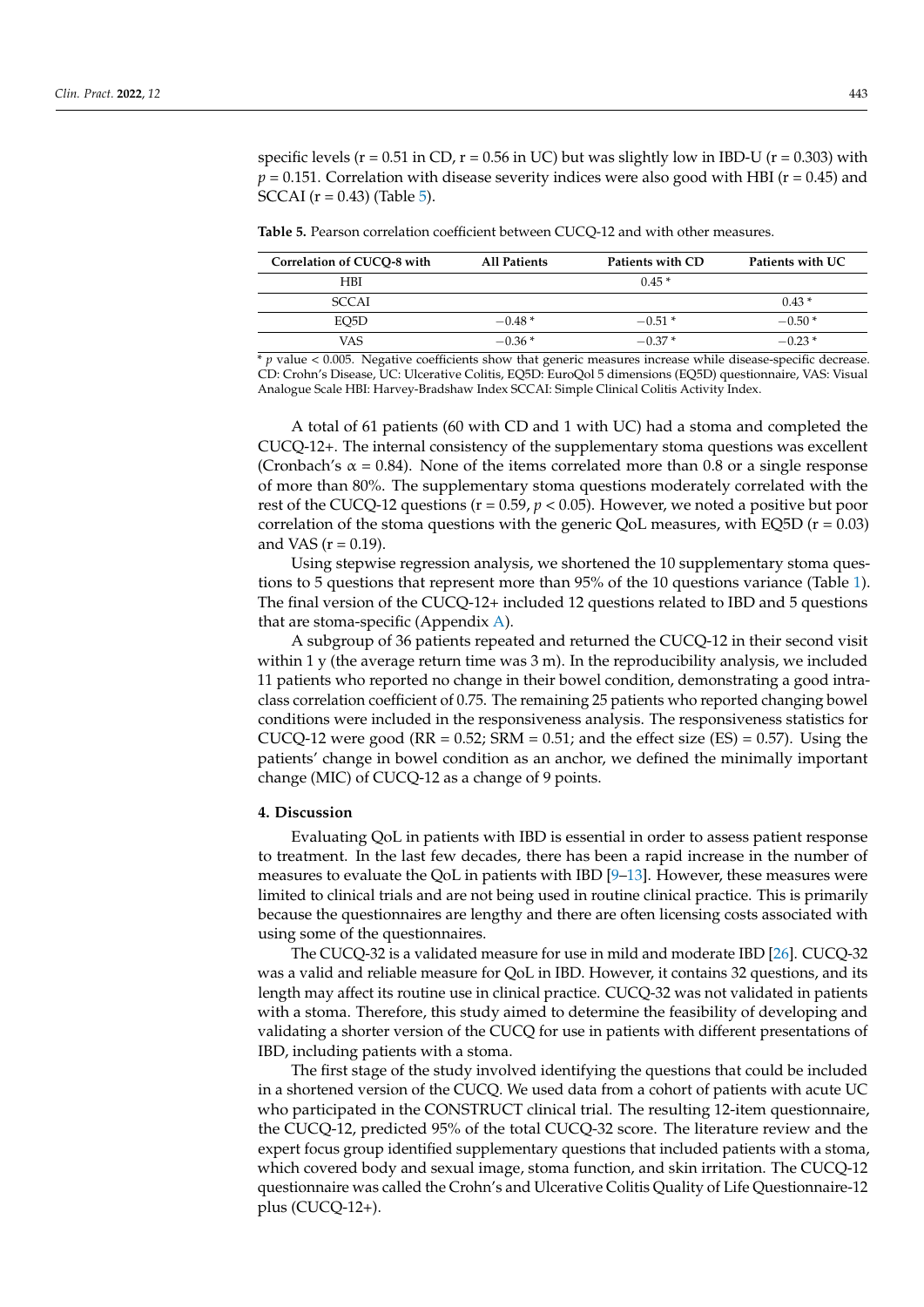In stage two of our study, we assessed the data from the 484 respondents of the CUCQ-12 questionnaire that were recruited as part of the UK IBD biological therapies audit [\[39\]](#page-11-21). The results demonstrated that CUCQ-12 had good reliability and validity. It displayed excellent internal consistency with a Cronbach's  $\alpha$  value of 0.84, above the 0.70 thresholds proposed by Nunnally [\[34\]](#page-11-15). The CUCQ-12 showed good correlations with other QoL measures and disease-specific severity indices. An intra-class correlation coefficient of 0.75 demonstrated satisfactory reproducibility. The good responsiveness ratio, SMR and ES of more than 0.5 suggests that the CUCQ-12 is responsive to changes in patients' clinical conditions and suitable for longitudinal monitoring of QoL. A change of 9 points in the total CUCQ-12 score was found to be the minimally important change as perceived by patients.

A total of 61 patients had a stoma and completed the CUCQ-12+ questionnaire. The results showed that the supplementary stoma questions had a good internal consistency, item-total correlations and correlated well with the CUCQ-12 questions. The stoma-specific questions correlated poorly with the generic QoL measures (EQ5D and VAS). EQ5D and VAS questionnaires do not address any stoma-specific QoL domains, such as body image. Therefore, this poor correlation results from the other generic QoL measures and the CUCQ-12 questions. We were able to identify 5 stoma-specific questions that best predict the QoL of patients with a stoma. The sample was not enough to carry out a full test-retest reliability analysis.

The CUCQ-32 is a derivative work of the Inflammatory Bowel Disease Questionnaire (IBDQ) [\[10](#page-11-22)[,40](#page-11-23)[,41\]](#page-12-0), created and owned by McMaster University. Although there is a short version of the McMaster IBDQ (the SIBDQ) [\[40\]](#page-11-23), the CUCQ-12+ is different in several aspects. The phrasing of the questions in the CUCQ-12+ has been customised for use in the UK. The response options of the CUCQ-12+ were simplified using a combination of close-ended and open 0–14 scores answers. The CUCQ-12+ also includes a question about urgency, which does not exist in the IBDQ-32 [\[41\]](#page-12-0). CUCQ-12+ includes supplementary stoma-specific questions. Therefore, the advantage of using the CUCQ-12+ is its simplicity and wide coverage of the symptoms of acute IBD.

Transition questions are considered advantageous to other methods in evaluating the QoL by directly addressing patients' insights of change over time. They were used in several outcome measures studies [\[41](#page-12-0)[–45\]](#page-12-1). We assessed responsiveness to change and minimally important change (MIC) using patients' perceptions of their bowel condition via transition questions. Respondents with no changes in their bowel condition were included in the reproducibility analysis, while respondents with a change were included in the responsiveness and MIC analysis. Our test-retest validation was carried out over an average of a 3-m period. Future research is required to evaluate the reproducibility, responsiveness and MIC of CUCQ-12, using other disease indicators, such as endoscopic evaluation and clinical judgment, over a shorter period of 2–4 w as recommended in the literature [\[46\]](#page-12-2).

The number of patients required to validate the QoL measures in the literature is lacking. The literature lacks guidance on the number of patients needed to confirm the QoL measures. However, a ratio of 5 or 10 patients per item was suggested [\[34\]](#page-11-15). Recent studies suggested that at least 100 patients are sufficient for a validation study [\[47\]](#page-12-3). Therefore our sample of 484 patients is more than sufficient to validate the 12 questions of CUCQ-12. However, the number of patients with a stoma was less than 100, which is suboptimal. Further validation is needed to confirm the validity of the supplementary stoma questions.

To avoid any possible sampling bias, patients were recruited from 181 hospitals across the UK to ensure a good representation of patients and mirror routine clinical practice. Validation is an ongoing process, and the CUCQ-12+ needs to be validated in a varied demographic and clinical setting. In the meantime, the CUCQ-12 performed well in its present form and showed very good psychometric properties in the current study.

The CUCQ-12+, a short QoL tool for patients with IBD, has demonstrated itself as a robust evaluation tool with positive internal reliability, reproducibility, validity, and responsiveness. Compared to current QoL measures, this new tool has proven acceptable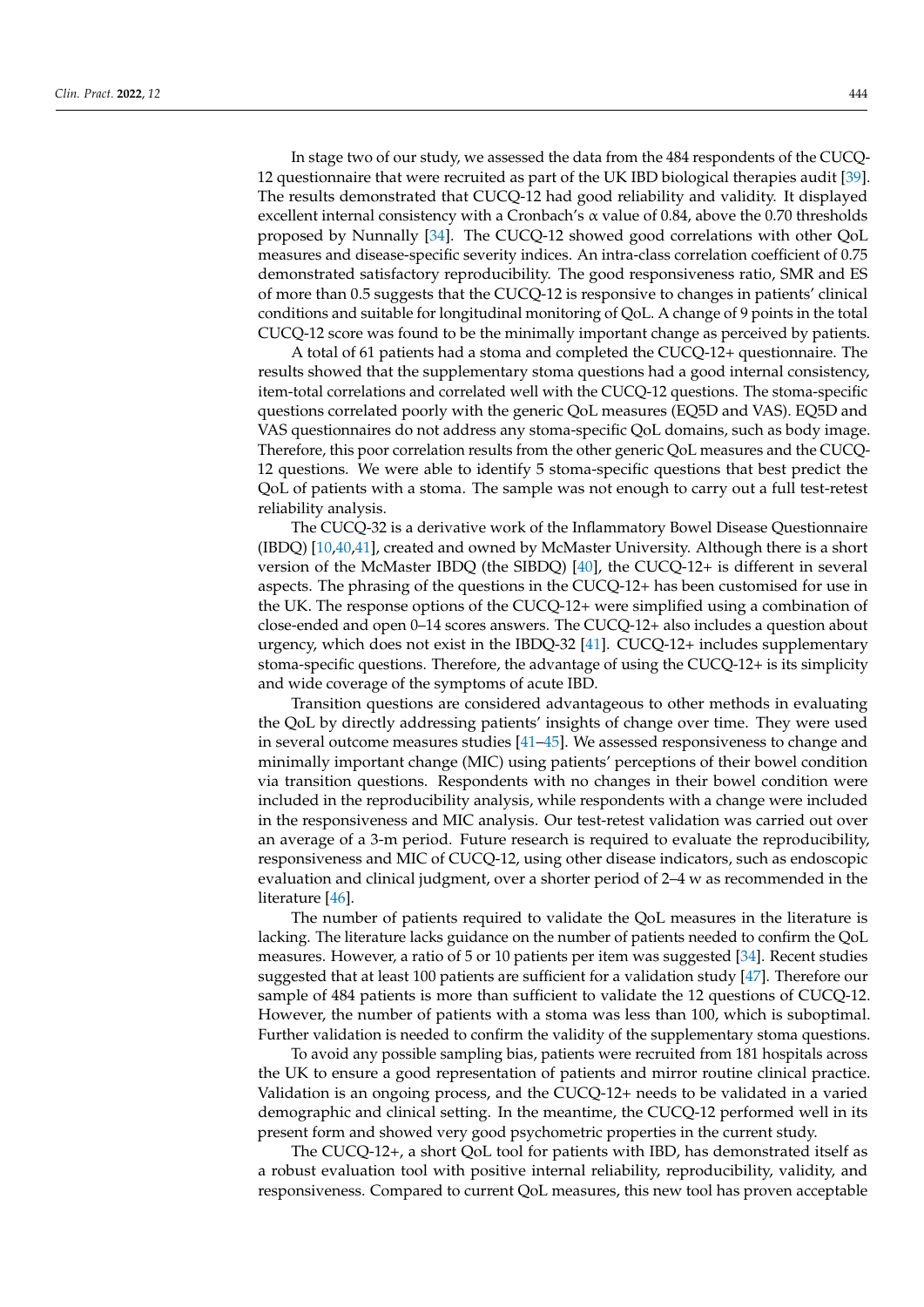to patients in the UK, concise and readily applicable in clinical practice. These qualities support the use of CUCQ-12+ in national IBD registries and databases and in audits, such as the UK IBD biological therapies audit [\[39\]](#page-11-21).

**Author Contributions:** L.A. contributed to writing the manuscript, designing the questionnaires, data collection, and analysis. R.S. contributed to data analysis and writing of the manuscript. I.A. contributed to recruiting patients, data collection, and all manuscript drafts. H.A.H. and J.G.W. contributed to designing the questionnaires, all drafts of the manuscript and data analysis. All authors have read and agreed to the published version of the manuscript.

**Funding:** This research received no external funding.

**Institutional Review Board Statement:** This study was approved by the South-East Wales Research Ethics Committee (Reference 11/WA/0239). The National Health Service (NHS) code of confidentiality and data protection was adhered to.

**Informed Consent Statement:** Informed consent was obtained from all subjects involved in the study.

**Data Availability Statement:** The data presented in this study are available on request from the corresponding author.

**Acknowledgments:** The Crohn's and Ulcerative Colitis Questionnaire (CUCQ) is a derivative work of the Inflammatory Bowel Disease Questionnaire (IBDQ), created and owned by McMaster University. CUCQ was used and developed by Swansea University for academic and non-commercial clinical purposes in the National Health Service (NHS). All other uses, modifications, and derivatives, including any translations and e-conversion for the CUCQ and its versions, require written permission from McMaster University by contacting milo@mcmaster.ca.

**Conflicts of Interest:** The authors declare no conflict of interest.

## <span id="page-9-0"></span>**Appendix A Crohn's and Ulcerative Colitis Questionnaire-12 (CUCQ-12) Plus**

The following questions ask for your views about your bowel problem and how it has affected your life over the last two weeks. Please answer all the questions. If you are unsure about how to answer any question, just give the best answer you can. Do not spend too much time answering, as your first thoughts are likely to be the most accurate. If you do not wish to answer any of these questions, please leave it blank, and complete the details of the question and reason(s) why it was not answered.

1. On how many days in the last two weeks have you noticed blood in your stools?

. . . . . . . . . . . . . . . . . . . . . . . . days 2. On how many days over the last two weeks have you felt tired?

. . . . . . . . . . . . . . . . . . . . . . . . . days

3. On how many days over the last two weeks have your bowels opened accidentally? . . .

. . . . . . . . . . . . . . . . . . . . . .. days

4. On how many days over the last two weeks have you felt generally unwell? . . . . . . . . . . . . . . . . days

5. On how many days over the last two weeks have you felt pain in your abdomen? . . . . . . . . . . . days

6. On how many nights over the last two weeks have you been unable to sleep well (days if you are a shift worker)? . . . . . . . . . . . . . . . . . . . . . nights (or days)

7. How many nights in the last two weeks have you had to get up to use the toilet because of your bowel condition after going to bed?

. . . . . . . . . . . . . nights

. . . . . . . . . . . . . . . . . days

8. On how many days over the last two weeks have you had a problem with large amounts of wind? . . . . . . . . . . . . . . . . . . . . . .. days

9. How many days have you felt off your food over the last two weeks?

10. How many days have your abdomen felt bloated over the last two weeks? . . . . . . . . . . . . . . . . . . . days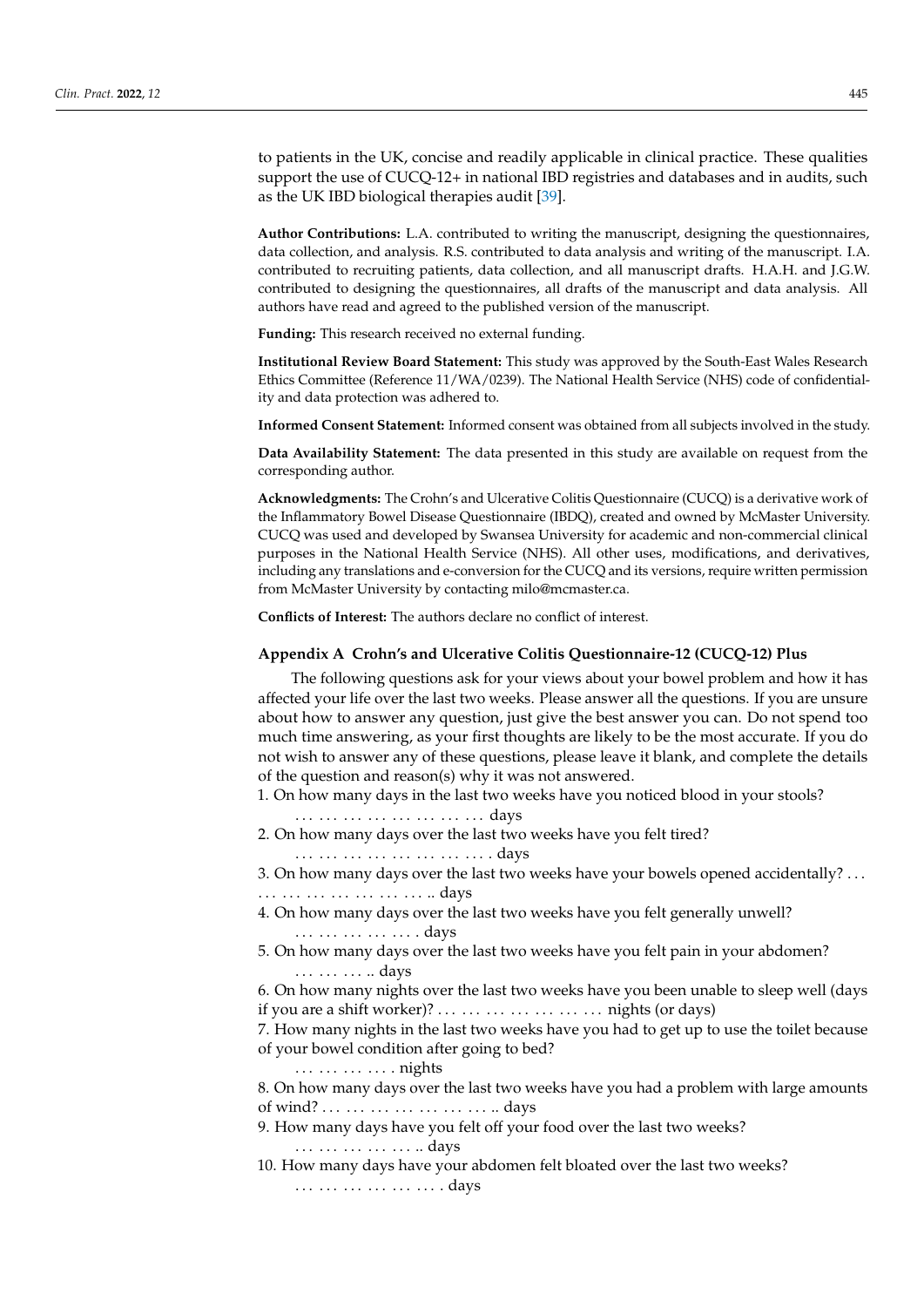11. On how many days over the last two weeks have you wanted to go back to the toilet immediately after you thought you had emptied your bowels?

- . . . . . . . . . . . . . . . . . . . . . days
- 12. How many days have you had to rush to the toilet over the last two weeks?

. . . . . . . . . . . . . . days

If you did not complete any of these questions, please record the question number(s) below and, if possible, give a reason why it was not completed.

## *Stoma Questions*

Please answer the following questions only if you have a stoma. These questions ask you about your stoma and how it has affected your life over the last two weeks. Please choose only one answer for each of the questions. If you are unsure how to answer any question, give the best answer. Do not spend too much time answering, as your first thoughts are likely to be the most accurate.

1. In the last two weeks have you felt less attractive as a result of your stoma?

- 0. No, not at all.
- 1. Yes, some of the time.
- 2. Yes, most of the time.
- 3. Yes, all of the time.

2. On how many days over the last two weeks have you had problems with care for your stoma?..... days

3. On how many days over the last two weeks have you been afraid that other people might hear your stoma? ... ... ... days

4. In the last two weeks, have you felt less feminine/masculine as a result of your stoma?

- 0. No, not at all.
- 1. Yes, some of the time.
- 2. Yes, most of the time.
- 3. Yes, all of the time.

5. Have you felt embarrassed in the last two weeks because of your stoma?

- 0. No, not at all.
- 1. Yes, some of the time.
- 2. Yes, most of the time.
- 3. Yes, all of the time.

## **References**

- <span id="page-10-0"></span>1. Tabibian, J.; Moradkhani, A.; Raffals, L.; Beckman, L.; Papadakis, K.; Kane, S. Predictors of health-related quality of life and adherence in crohn's disease and ulcerative colitis. *Inflamm. Bowel Dis.* **2013**, *19*, S67–S68. [\[CrossRef\]](http://doi.org/10.1097/01.MIB.0000438787.37379.61)
- 2. Robertson, D.A.; Ray, J.; Diamond, I.; Edwards, J.G. Personality profile and affective state of patients with Inflammatory Bowel Disease. *Gut* **1989**, *30*, 623–626. [\[CrossRef\]](http://doi.org/10.1136/gut.30.5.623) [\[PubMed\]](http://www.ncbi.nlm.nih.gov/pubmed/2731754)
- <span id="page-10-1"></span>3. Maunder, R.G.; Cohen, Z.; McLeod, R.S.; Greenberg, G.R. Effect of intervention in Inflammatory Bowel Disease on health-related quality of life: A critical review. *Dis Colon Rectum.* **1995**, *38*, 1147–1161. [\[CrossRef\]](http://doi.org/10.1007/BF02048330) [\[PubMed\]](http://www.ncbi.nlm.nih.gov/pubmed/7587757)
- <span id="page-10-2"></span>4. Casellas, F.; Arenas, J.I.; Baudet, J.S.; Fábregas, S.; García, N.; Gelabert, J.; Malagelada, J.R. Impairment of health-related quality of life in patients with Inflammatory Bowel Disease: A Spanish multicenter study. *Inflamm. Bowel Dis.* **2005**, *11*, 488–496. [\[CrossRef\]](http://doi.org/10.1097/01.MIB.0000159661.55028.56) [\[PubMed\]](http://www.ncbi.nlm.nih.gov/pubmed/15867589)
- 5. Hussain, F.N.; Ajjan, R.A.; Kapur, K.; Moustafa, M.; Riley, S.A. Once versus divided daily dosing with delayed-release mesalazine: A study of tissue drug concentrations and standard pharmacokinetic parameters. *Aliment. Pharmacol. Ther.* **2001**, *15*, 53–62. [\[CrossRef\]](http://doi.org/10.1046/j.1365-2036.2001.00891.x) [\[PubMed\]](http://www.ncbi.nlm.nih.gov/pubmed/11136278)
- <span id="page-10-3"></span>6. Kornbluth, A.; Sachar, D.B. Ulcerative colitis practice guidelines in adults: American College of Gastroenterology, Practice Parameters Committee. *Am. J. Gastroenterol.* **2010**, *105*, 501–523. [\[CrossRef\]](http://doi.org/10.1038/ajg.2009.727)
- <span id="page-10-4"></span>7. Bowling, A. *Measuring Disease*; Open University Press: Buckingham, UK, 1995.
- <span id="page-10-5"></span>8. Patrick, D.L.; Deyo, R.A. Generic and disease-specific measures in assessing health status and quality of life. *Med. Care* **1989**, *27* (Suppl. 3), S217–S232. [\[CrossRef\]](http://doi.org/10.1097/00005650-198903001-00018)
- <span id="page-10-6"></span>9. Mitchell, A.; Guyatt, G.; Singer, J.; Irvine, E.J.; Goodacre, R.; Tompkins, C.; Wagner, F. Quality of life in patients with Inflammatory Bowel Disease. *J. Clin. Gastroenterol.* **1988**, *10*, 306–310. [\[CrossRef\]](http://doi.org/10.1097/00004836-198806000-00014)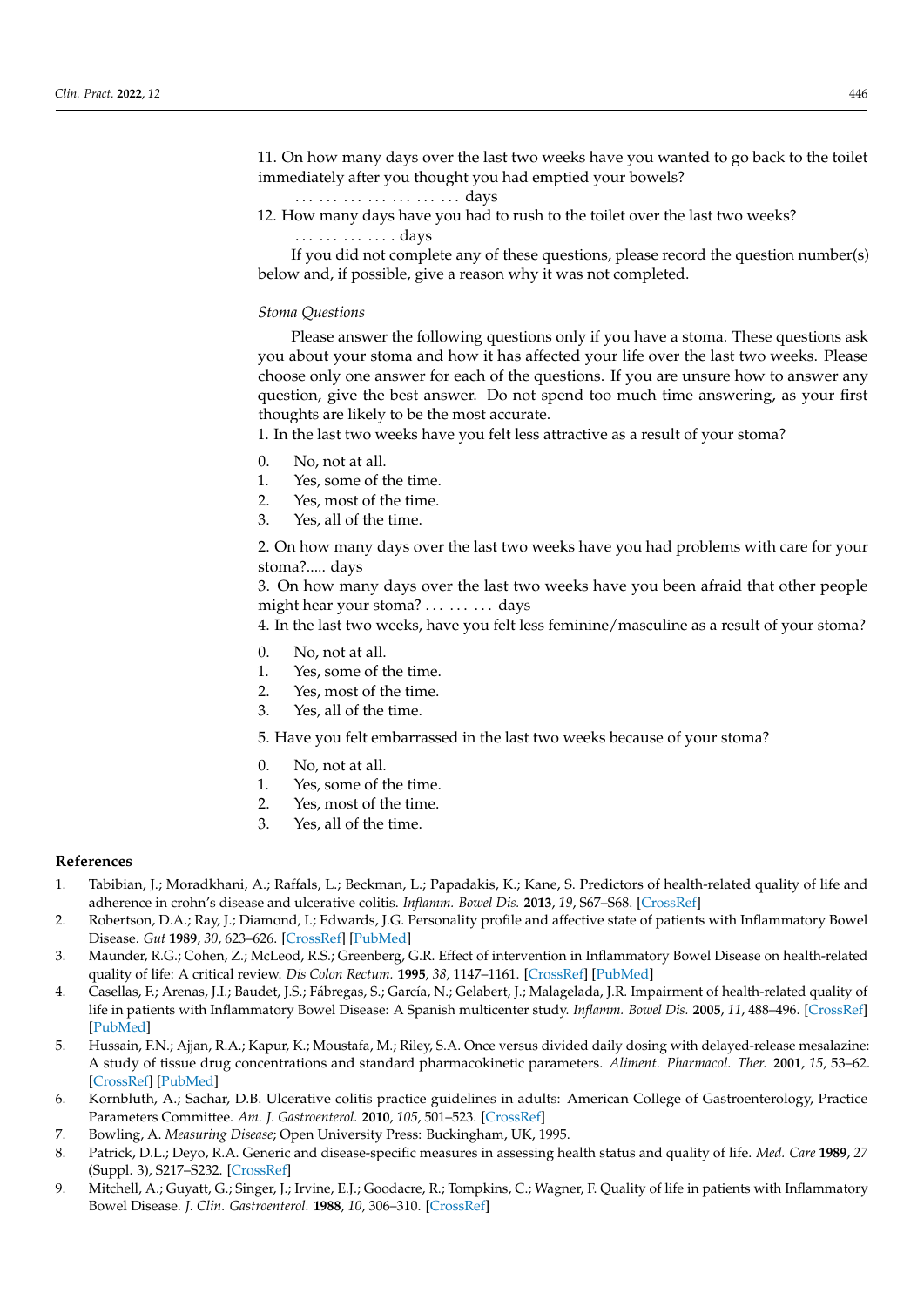- <span id="page-11-22"></span>10. Guyatt, G.; Mitchell, A.; Irvine, E.J.; Singer, J.; Williams, N.; Goodacre, R.; Tompkins, C. A new measure of health status for clinical trials in Inflammatory Bowel Disease. *Gastroenterology* **1989**, *96*, 804–810. [\[CrossRef\]](http://doi.org/10.1016/S0016-5085(89)80080-0)
- 11. Irvine, E.J.; Feagan, B.; Rochon, J.; Archambault, A.; Fedorak, R.N.; Groll, A.; Canadian Crohn's Relapse Prevention Trial Study Group. Quality of life: A valid and reliable measure of therapeutic efficacy in the treatment of Inflammatory Bowel Disease. *Gastroenterology* **1994**, *106*, 287–296. [\[CrossRef\]](http://doi.org/10.1016/0016-5085(94)90585-1)
- 12. Drossman, D.A.; Leserman, J.; Li, Z.M.; Mitchell, C.M.; Zagami, E.A.; Patrick, D.L. The rating form of IBD patient concerns: A new measure of health status. *Psychosom. Med.* **1991**, *53*, 701–712. [\[CrossRef\]](http://doi.org/10.1097/00006842-199111000-00010) [\[PubMed\]](http://www.ncbi.nlm.nih.gov/pubmed/1758953)
- <span id="page-11-0"></span>13. Farmer, R.G.; Easley, K.A.; Farmer, J.M. Quality of life assessment by patients with Inflammatory Bowel Disease. *Cleve Clin. J. Med.* **1992**, *59*, 35–42. [\[CrossRef\]](http://doi.org/10.3949/ccjm.59.1.35) [\[PubMed\]](http://www.ncbi.nlm.nih.gov/pubmed/1551212)
- <span id="page-11-1"></span>14. Bekkers, M.J.; van Knippenberg, F.C.; van den Borne, H.W.; Poen, H.; Bergsma, J.; van Berge Henegouwen, G.P. Psychosocial adaptation to stoma surgery: A review. *J. Behav. Med.* **1995**, *18*, 1–31. [\[CrossRef\]](http://doi.org/10.1007/BF01857702) [\[PubMed\]](http://www.ncbi.nlm.nih.gov/pubmed/7595949)
- 15. Nugent, K.P.; Daniels, P.; Stewart, B.; Patankar, R.; Johnson, C.D. Quality of life in stoma patients. *Dis. Colon Rectum.* **1999**, *42*, 1569–1574. [\[CrossRef\]](http://doi.org/10.1007/BF02236209)
- 16. Walsh, B.A.; Grunert, B.K.; Telford, G.L.; Otterson, M.F. Multidisciplinary management of altered body image in the patient with an ostomy. *J. Wound Ostomy Cont. Nurs. Off. Publ. Wound Ostomy Cont. Nurses Soc.* **1995**, *22*, 227–236. [\[CrossRef\]](http://doi.org/10.1097/00152192-199509000-00010)
- <span id="page-11-20"></span>17. Foulis, W.; Mayberry, J.F. Elderly ileostomists and their social problems. *J. Clin. Gastroenterol.* **1990**, *12*, 276–278. [\[CrossRef\]](http://doi.org/10.1097/00004836-199006000-00008)
- <span id="page-11-2"></span>18. Mahjoubi, B.; Kiani Goodarzi, K.; Mohammad-Sadeghi, H. Quality of life in stoma patients: Appropriate and inappropriate stoma sites. *World J. Surg.* **2010**, *34*, 147–152. [\[CrossRef\]](http://doi.org/10.1007/s00268-009-0275-0)
- <span id="page-11-3"></span>19. Sprangers, M.A.; Taal, B.G.; Aaronson, N.K.; Te Velde, A. Quality of life in colorectal cancer. Stoma vs. nonstoma patients. *Dis. Colon. Rectum.* **1995**, *38*, 361–369. [\[CrossRef\]](http://doi.org/10.1007/BF02054222)
- <span id="page-11-4"></span>20. O'Leary, D.P.; Fide, C.J.; Foy, C.; Lucarotti, M.E. Quality of life after low anterior resection with total mesorectal excision and temporary loop ileostomy for rectal carcinoma. *Br. J. Surg.* **2001**, *88*, 1216–1220. [\[CrossRef\]](http://doi.org/10.1046/j.0007-1323.2001.01862.x)
- <span id="page-11-5"></span>21. Baxter, N.N.; Novotny, P.J.; Jacobson, T.; Maidl, L.J.; Sloan, J.; Young-Fadok, T.M. A stoma quality of life scale. *Dis. Colon. Rectum.* **2006**, *49*, 205–212. [\[CrossRef\]](http://doi.org/10.1007/s10350-005-0275-6)
- 22. Marquis, P.; Marrel, A.; Jambon, B. Quality of life in patients with stomas: The Montreux Study. *Ostomy/Wound Manag.* **2003**, *49*, 48–55.
- 23. Olbrisch, M.E.; Ziegler, S.W. Psychological adjustment and patient information in Inflammatory Bowel Disease: Development of two assessment instruments. *J. Chronic Dis.* **1982**, *35*, 649–658. [\[CrossRef\]](http://doi.org/10.1016/0021-9681(82)90017-0)
- 24. Kluka, S.; Kristjanson, L.J. Development and testing of the ostomy concerns scale: Measuring ostomy-related concerns of cancer patients and their partners. *J. Wound Ostomy Cont. Nurs. Off. Publ. Wound Ostomy Cont. Nurses Soc.* **1996**, *23*, 166–170. [\[CrossRef\]](http://doi.org/10.1097/00152192-199605000-00011)
- <span id="page-11-6"></span>25. Canova, C.; Giorato, E.; Roveron, G.; Turrini, P.; Zanotti, R. Validation of a stoma-specific quality of life questionnaire in a sample of patients with colostomy or ileostomy. *Colorectal Dis. Off. J. Assoc. Coloproctology Great Br. Irel.* **2013**, *15*, e692–e698. [\[CrossRef\]](http://doi.org/10.1111/codi.12324)
- <span id="page-11-7"></span>26. Alrubaiy, L.; Cheung, W.Y.; Dodds, P.; Hutchings, H.A.; Russell, I.T.; Watkins, A.; Williams, J.G. Development of a short questionnaire to assess the quality of life in Crohn's disease and ulcerative colitis. *J. Crohn's Colitis* **2015**, *9*, 66–76. [\[CrossRef\]](http://doi.org/10.1093/ecco-jcc/jju005)
- <span id="page-11-8"></span>27. Streiner, D.; Norman, G. Health Measurement Scales: A Practical Guide to Their Development and Use, 4th ed.; Oxford University Press: Oxford, UK, 2008.
- <span id="page-11-9"></span>28. Seagrove, A.C.; Alam, M.F.; Alrubaiy, L.; Cheung, W.Y.; Clement, C.; Cohen, D.; Grey, M.; Hilton, M.; Hutchings, H.; Morgan, J.; et al. Randomised controlled trial. Comparison Of iNfliximab and ciclosporin in STeroid Resistant ulcerative colitis: Trial design and protocol (CONSTRUCT). *BMJ Open* **2014**, *4*, e005091. [\[CrossRef\]](http://doi.org/10.1136/bmjopen-2014-005091)
- <span id="page-11-10"></span>29. Greenland, S. Modeling and variable selection in epidemiologic analysis. *Am. J. Public Health* **1989**, *79*, 340–349. [\[CrossRef\]](http://doi.org/10.2105/AJPH.79.3.340)
- <span id="page-11-11"></span>30. Hocking, R.R. A Biometrics Invited Paper. The Analysis and Selection of Variables in Linear Regression. *Biometrics* **1976**, *32*, 1–49. [\[CrossRef\]](http://doi.org/10.2307/2529336)
- <span id="page-11-12"></span>31. Harvey, R.F.; Bradshaw, J.M. A simple index of Crohn's-disease activity. *Lancet* **1980**, *1*, 514. [\[CrossRef\]](http://doi.org/10.1016/S0140-6736(80)92767-1)
- <span id="page-11-13"></span>32. Walmsley, R.S.; Ayres, R.C.S.; Pounder, R.E.; Allan, R.N. A simple clinical colitis activity index. *Gut* **1998**, *43*, 29–32. [\[CrossRef\]](http://doi.org/10.1136/gut.43.1.29)
- <span id="page-11-14"></span>33. Marx, R.G.; Bombardier, C.; Hogg-Johnson, S.; Wright, J.G. Clinimetric and psychometric strategies for development of a health measurement scale. *J. Clin. Epidemiol.* **1999**, *52*, 105–111. [\[CrossRef\]](http://doi.org/10.1016/S0895-4356(98)00148-6)
- <span id="page-11-15"></span>34. Nunnally, J.C. *Psychometric Theory*, 2nd ed.; McGraw-Hill: New York, NY, USA, 1978; 640p.
- <span id="page-11-16"></span>35. Deyo, R.A.; Diehr, P.; Patrick, D.L. Reproducibility and responsiveness of health status measures. Statistics and strategies for evaluation. *Control. Clin. Trials* **1991**, *12* (Suppl. 4), 142S–158S. [\[CrossRef\]](http://doi.org/10.1016/S0197-2456(05)80019-4)
- <span id="page-11-17"></span>36. Terwee, C.B.; Bot, S.D.; de Boer, M.R.; van der Windt, D.A.; Knol, D.L.; Dekker, J.; Bouter, L.M.; de Vet, H.C. Quality criteria were proposed for measurement properties of health status questionnaires. *J. Clin. Epidemiol.* **2007**, *60*, 34–42. [\[CrossRef\]](http://doi.org/10.1016/j.jclinepi.2006.03.012)
- <span id="page-11-18"></span>37. Murphy, K.C.D. *Psychological Testing Principles and Applications*, 4th ed.; Prentice-Hall, Inc.: Hoboken, NJ, USA, 1998.
- <span id="page-11-19"></span>38. Guyatt, G.; Walter, S.; Norman, G. Measuring change over time: Assessing the usefulness of evaluative instruments. *J. Chronic Dis.* **1987**, *40*, 171–178. [\[CrossRef\]](http://doi.org/10.1016/0021-9681(87)90069-5)
- <span id="page-11-21"></span>39. National Clinical Audit of Biological Therapies. *UK Inflammatory Bowel Disease (IBD) Audit*; Royal College of Physicians: London, UK, 2013.
- <span id="page-11-23"></span>40. Irvine, E.J.; Zhou, Q.; Thompson, A.K. The Short Inflammatory Bowel Disease Questionnaire: A quality of life instrument for community physicians managing Inflammatory Bowel Disease. CCRPT Investigators. Canadian Crohn's Relapse Prevention Trial. *Am. J. Gastroenterol.* **1996**, *91*, 1571–1578.